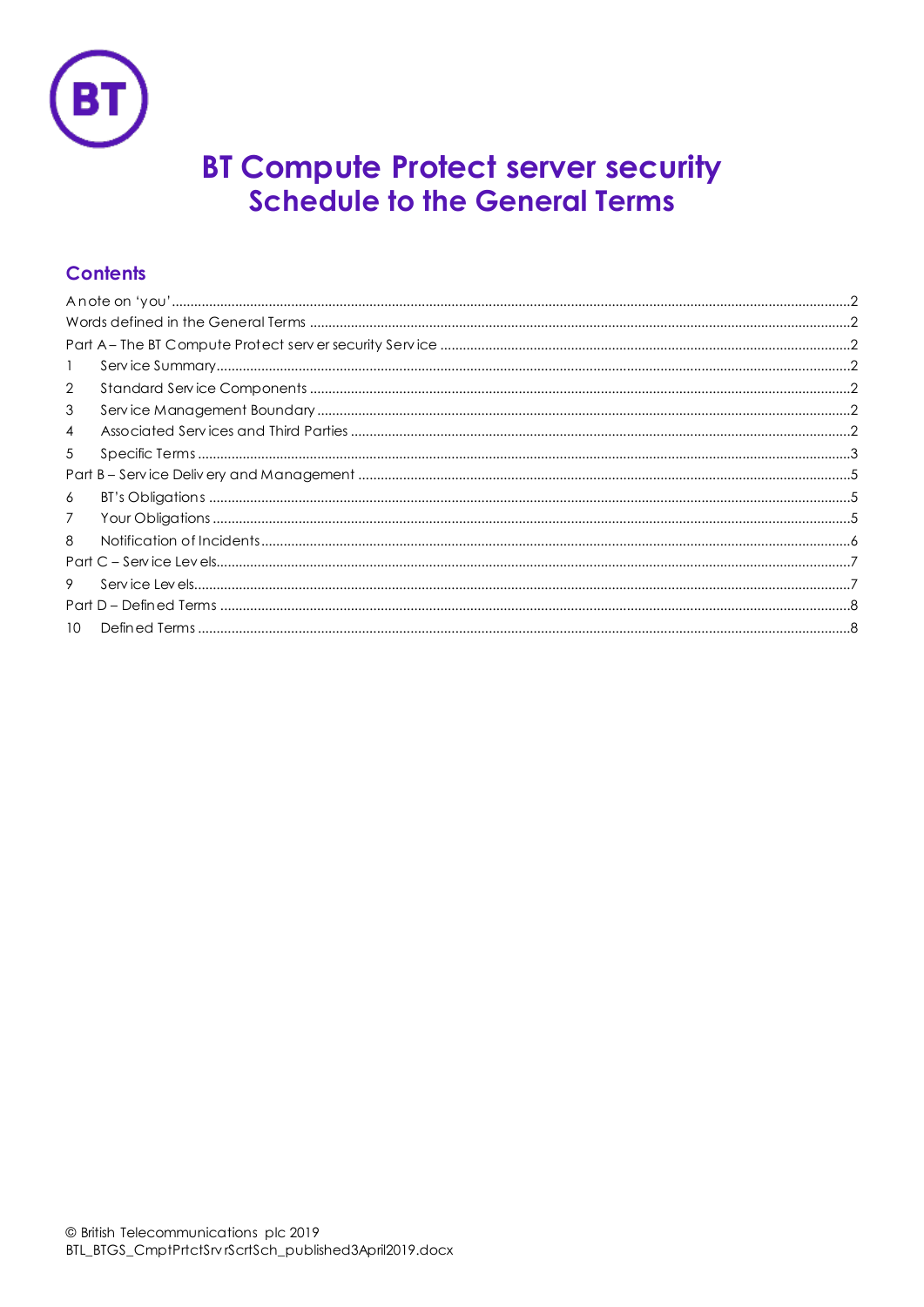

#### <span id="page-1-0"></span>**A note on 'you'**

'You' and 'your' mean the Customer.

#### <span id="page-1-1"></span>**Words defined in the General Terms**

Words that are capitalised but hav e not been defined in this Schedule hav e the meanings giv en to them in the General Terms.

### <span id="page-1-2"></span>**Part A – The BT Compute Protect server security Service**

#### <span id="page-1-3"></span>**1 Service Summary**

BT will prov ide you with a right to access and use a self-serv ice portal where you can select and configure modules to protect Virtual Machines against Internet security threats, comprising the Standard Serv ice Components up to the Service Management Boundary as set out in Paragraph [3](#page-1-5) ("Compute Protect server **security Service**").

#### <span id="page-1-4"></span>**2 Standard Service Components**

BT will prov ide you with all the following standard serv ice components ("**Standard Service Components**") in accordance with the details as set out in any applicable Order:

- <span id="page-1-8"></span>2.1 **Security Modules:** You will be able to choose and configure v ia the Portal any of the following standard security modules prov ided by the Supplier ("**Security Modules**"):
	- 2.1.1 **Anti-malware:** protects VMs against v iruses and other malware;
	- 2.1.2 **Web reputation service:** protects Users and applications by blocking access to malicious URLs;
	- 2.1.3 **File and system integrity monitoring for compliance:** helps to detect unauthorised, unexpected and suspicious changes to files, directories, registry keys and v alues;
	- 2.1.4 **Intrusion detection and protection:** enables Deep Packet Inspection to prov ide protection against the exploitation of network security v ulnerabilities;
	- 2.1.5 **Stateful Firewall:** allows you to restrict access to the VM only to the necessary ports, protocols and IP addresses for the correct functioning of the serv er and application, reducing the risk of unauthorised access; and
	- 2.1.6 **Log inspection:** enables you to identify and report important security ev ents.
- 2.2 **Information and Reports:** BT will prov ide you, v ia the Portal, with access to security monitoring information and reports depending on the modules that you hav e selected in the Order.
- 2.3 **Updates:** BT will prov ide you, v ia the Portal, with continuous and automatic updating of Virus Pattern Files to protect against Internet security threats.

#### <span id="page-1-5"></span>**3 Service Management Boundary**

- <span id="page-1-9"></span>3.1 BT will prov ide and manage the Serv ice in accordance with Part B of this Schedule ("**Service Management Boundary**").
- 3.2 BT will hav e no responsibility for the Compute Protect serv er security Serv ice outside the Serv ice Management Boundary.
- 3.3 BT does not make any representations, whether express or implied, about whether the Compute Protect serv er security Serv ice will operate in combination with any Customer Equipment or other equipment and software.
- 3.4 The Supplier will not hav e any direct liability to you.
- 3.5 Giv en the nature and v olume of malicious and unwanted electronic content, BT does not warrant that the Compute Protect serv er security Service is error free or will detect all security or malicious code threats or that use of the Compute Protect serv er security Serv ice will keep your network or computer systems free from all v iruses or other malicious or unwanted content or safe from intrusions or other security breaches.

#### <span id="page-1-6"></span>**4 Associated Services and Third Parties**

- <span id="page-1-7"></span>4.1 You will hav e in place or will purchase the following serv ices that will connect to the Compute Protect serv er security Serv ice and are necessary for the Compute Protect serv er security Serv ice to function and will ensure that these serv ices meet the minimum technical requirements that BT specifies:
	- 4.1.1 a BT Cloud Env ironment Serv ice; and
	- 4.1.2 an Internet connection.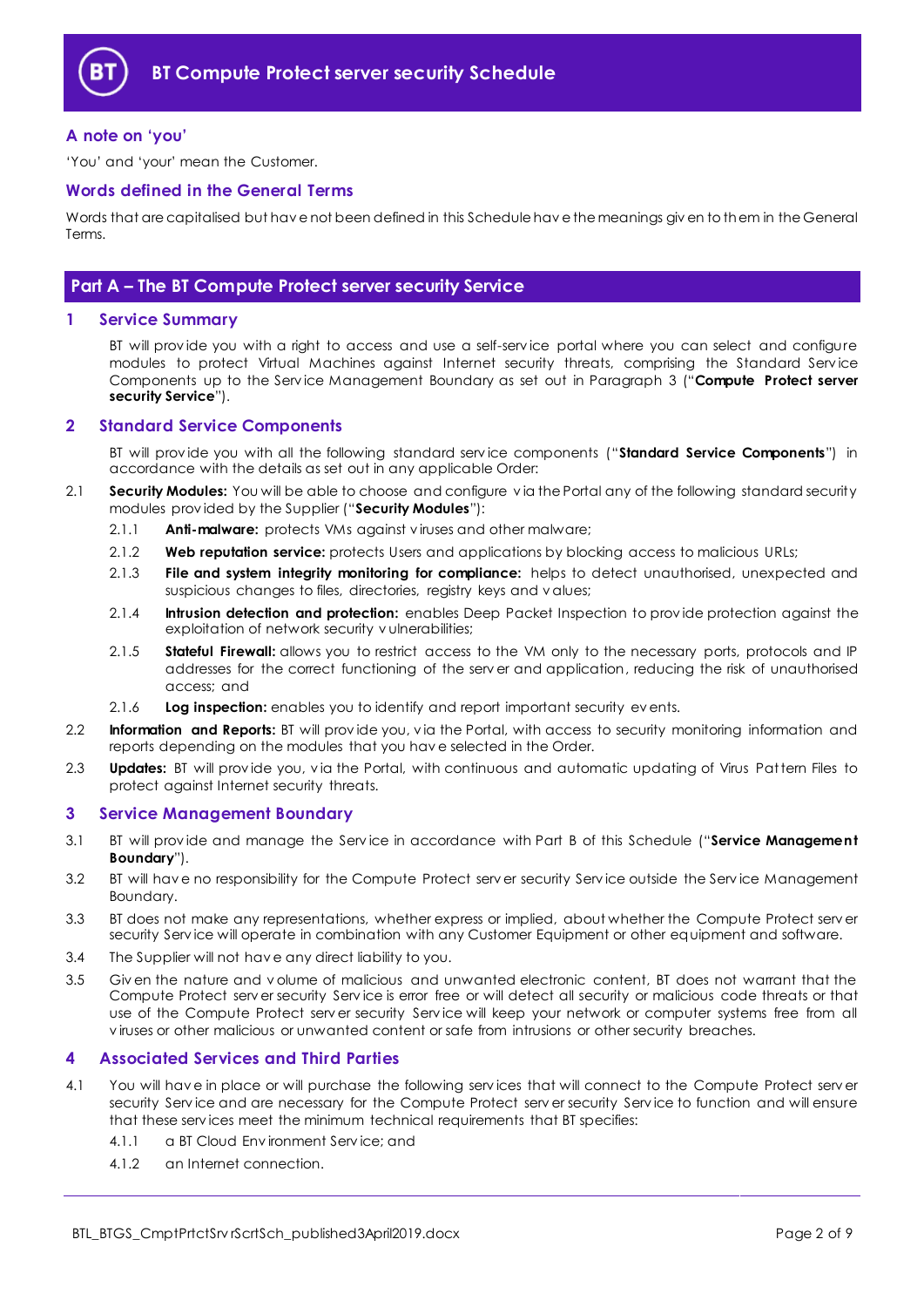

#### (each an "**Enabling Service**").

- 4.2 You will provide and maintain any Customer Equipment necessary for the Enabling Services. You will pay all charges related to prov ision, maintenance and use of such Enabling Serv ices and report any incidents on these Enabling Serv ices directly to the suppliers for each Enabling Serv ice.
- 4.3 If BT prov ides you with any serv ices other than the Compute Protect serv er security Serv ice (including, but not limited to any Enabling Serv ice) this Schedule will not apply to those serv ices and those serv ices will be gov erned by their separate terms.

#### <span id="page-2-0"></span>**5 Specific Terms**

#### <span id="page-2-2"></span><span id="page-2-1"></span>5.1 **Changes to the Compute Protect server security Service**

- 5.1.1 BT may amend the Charges at any time by either:
	- (a) publishing the amendment online v ia the Portal; or
	- (b) by giv ing Notice to you.
- 5.1.2 In relation to Paragrap[h 5.1.1,](#page-2-1) the Charges will be av ailable also v ia the Portal on the Utility Rate Card.
- <span id="page-2-5"></span>5.1.3 BT may propose changes to this Schedule (unless those changes relate to the Charges where Paragraph [5.1](#page-2-2) applies) by giv ing you Notice at least 30 days prior to the change taking effect ("**Notice to Amend**").
- <span id="page-2-3"></span>5.1.4 Within 21 days of any Notice to Amend, you will prov ide BT Notice:
	- (a) agreeing to the changes BT proposed, in which case those changes will apply from the date of our agreement; or
	- (b) terminating the Contract.
- <span id="page-2-4"></span>5.1.5 If we hav e not reached agreement in accordance with Paragraph [5.1.4\(a\)](#page-2-3) within 15 days, the terms of this Schedule will continue to apply unless you giv e Notice in accordance with Paragrap[h 5.1.4\(b\)](#page-2-4) or BT may giv e Notice of termination, in which case BT will immediately cease deliv ering the Compute Protect serv er security Serv ice.
- 5.1.6 Except as set out above in Paragraphs [5.1.1](#page-2-1) and [5.1.3,](#page-2-5) both of us will agree any other changes to the Contract in accordance with the prov isions in Clause 31 of the General Terms.

#### <span id="page-2-6"></span>5.2 **Termination for Convenience**

- 5.2.1 The following clause will replace and supersede Clause 17 of the General Terms.
- 5.2.2 You may terminate the Compute Protect serv er security Serv ice v ia the Portal at any time.
- 5.2.3 If you terminate the Compute Protect serv er security Serv ice in accordance with Paragrap[h 5.2.2:](#page-2-6)
	- (a) you will pay any outstanding Charges for serv ices rendered up to the date of termination; and
		- (b) BT will refund any remaining balance which you hav e paid in adv ance, but the refund will be subject to adjustment for any discounts that hav e been receiv ed due to the adv ance payment.
- 5.2.4 Terminating the Compute Protect serv er security Serv ice in accordance with paragraph [5.2.2](#page-2-6) above will result in the loss of any unused Monthly Allowance.
- 5.2.5 BT may, at any time after the Serv ice Start Date and without cause, terminate the Compute Protect serv er security Serv ice or any applicable Order by giv ing you at least 90 days' Notice.

#### 5.3 **Licence**

- 5.3.1 BT giv es you the non-exclusiv e, non-transferable and limited right to use the Compute Protect serv er security Serv ice for your internal business purposes only.
- 5.3.2 BT may directly or through the Supplier, take reasonable steps to prev ent unauthorised access to, or use of, the Compute Protect serv er security Serv ice.
- <span id="page-2-7"></span>5.3.3 You will not and you will not allow others to:
	- (a) try to decipher, disassemble, decrypt, discov er the source code or object code or underlying ideas, algorithms, file formats, programming, or interoperability interfaces of the Compute Protect serv er security Serv ice, including any embedded software;
	- (b) sell, transfer or sub-licence the Compute Protect serv er security Serv ice, including any embedded software or related documentation to another person or entity;
	- (c) rent, lease, loan, auction, or resell the Compute Protect serv er security Serv ice, any embedded software and related documentation;
	- (d) adapt, translate or create deriv ativ e works of the Compute Protect serv er security Serv ice, any embedded software or related documentation;
	- (e) use Compute Protect serv er security Serv ice or any embedded software to prov ide serv ices to third parties; and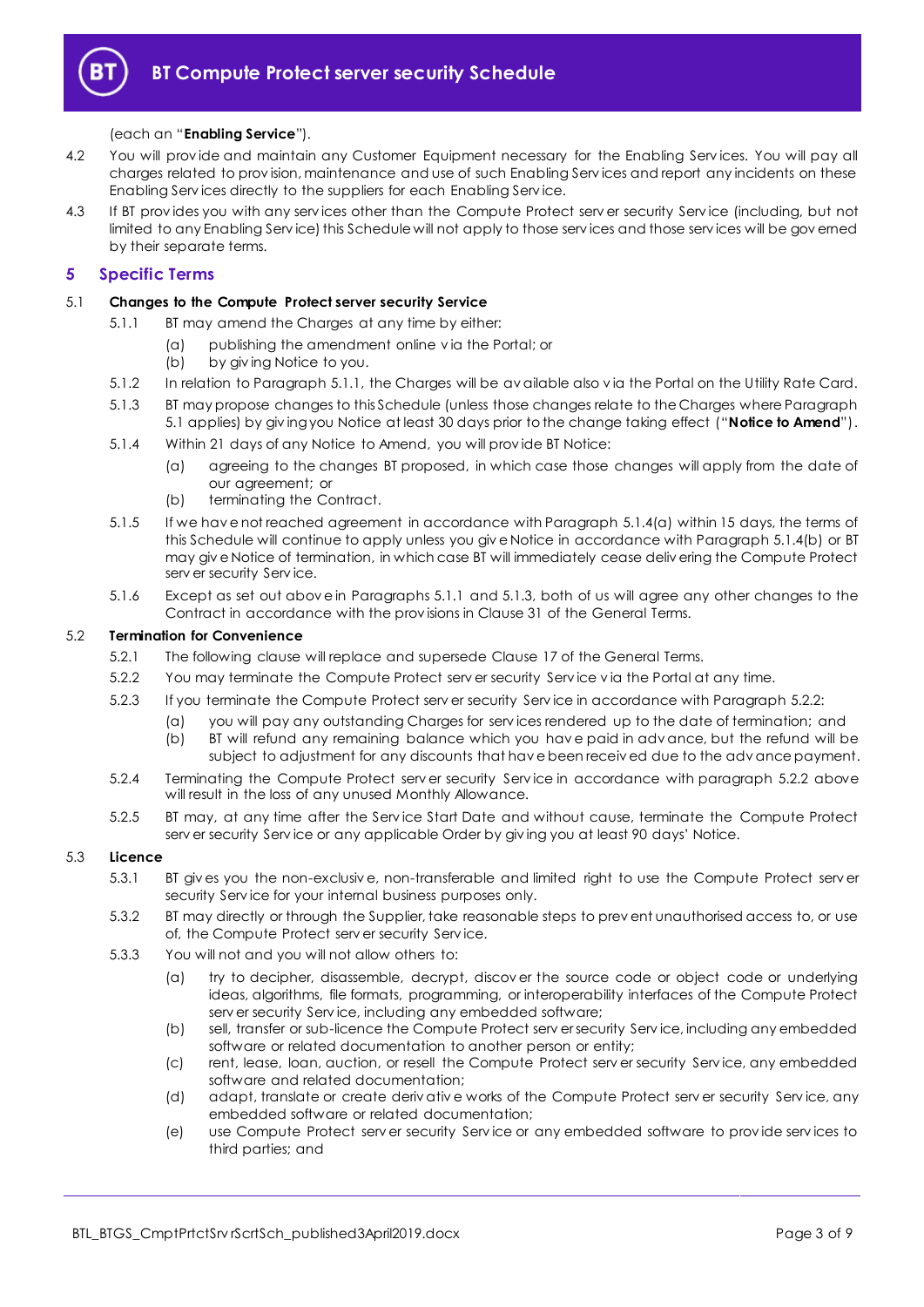

## **BT Compute Protect server security Schedule**

- (f) use the Compute Protect serv er security Serv ice other than as specifically described in and in accordance with the accompanied documentation that comes with the Compute Protect serv er security Serv ice or authorise others to do any of the actions set out in this Paragraph [5.3.3.](#page-2-7)
- 5.3.4 You grant BT and the Supplier the right to:
	- (a) use uploaded data from the Compute Protect serv er security Serv ice to improv e their products and serv ices;
	- (b) share data that has been identified as malicious or unwanted content with their affiliates and security partners; or
	- (c) use and disclose uploaded data for analysis or reporting purposes only if any such use, sharing or disclosure does not identify you or include any information that can be used to identify any indiv idual person.

#### 5.3.5 **Additional Terms**

(a) Any Additional Terms will not be binding on BT, the Supplier or you, ev en if use of the Compute Protect serv er security Serv ice requires you to "**accept**" those Additional Terms before you are granted access to them.

#### 5.4 **Service Limitations**

- 5.4.1 The Compute Protect serv er security Serv ice is neither designed nor intended for use in:
	- (a) the design, construction, operation or maintenance of any nuclear facility;
		- (b) aircraft navigation, communications, or operating systems;
		- (c) air traffic control systems;
		- (d) operating life-support or life critical medical equipment; or
		- (e) any other equipment or systems in which the circumv ention or failure of Compute Protect serv er security Service could lead or contribute to death, personal injury, or physical property or env ironmental damage.
- 5.4.2 You will responsible for your compliance with the Additional Terms directly to the third party supplier listed on those Additional Terms. BT will hav e no responsibility to you in relation to the Additional Terms.

#### 5.5 **Invoicing**

- 5.5.1 Unless set out otherwise in any applicable Order, BT will inv oice you for the following Charges in the amounts set out in any applicable Order:
	- (a) Usage Charges, monthly in arrears (depending on your billing frequency as set out in the Order), calculated at the then current hourly rates set out on the Portal;
	- (b) if set out in an Order, a Monthly Allowance; and
	- (c) Professional Serv ices Charges, if applicable.
- 5.5.2 BT may inv oice you for any of the following Charges in addition to those set out in any applicable Order:
	- (a) Charges for inv estigating Incidents that you report to BT where BT finds no Incident or that the Incident is caused by something for which BT is not responsible under the Contract;
	- (b) Charges for commissioning the Compute Protect server security Service in accordance with Paragraph [6.1](#page-4-3) outside of Business Hours;
	- (c) Charges for expediting prov ision of the Compute Protect serv er security Serv ice at your request after BT has informed you of the Serv ice Start Date; and
	- (d) any other Charges as set out in any applicable Order or the BT Price List or as otherwise agreed between both of us.
- 5.5.3 You may purchase the Monthly Allowance in adv ance at the beginning of a calendar month and BT will apply the Monthly Allowance as a credit on your account against your Usage Charges for that month. Any unused Monthly Allowance will be carried forward to the next billing period.

#### <span id="page-3-0"></span>5.6 **Service Amendment**

- 5.6.1 You may make changes to the Security Modules you wish to use as part of the Compute Protect serv er security Serv ice v ia the Portal at any time. It is your responsibility to ensure that any changes you make to the Security Modules hav e been correctly applied on the Portal.
- 5.6.2 If you make a change to the Compute Protect serv er security Serv ice in accordance with Paragraph [5.6.1,](#page-3-0) the Charges you hav e to pay for the Compute Protect serv er security Serv ice will automatically update on the Portal within two Business Days of the date you made your changes to the Compute Protect serv er security Serv ice.
- 5.6.3 If BT changes the Compute Protect serv er security Serv ice prior to the Serv ice Start Date because you hav e giv en BT incomplete or inaccurate information, BT may, acting reasonably, apply additional Charges.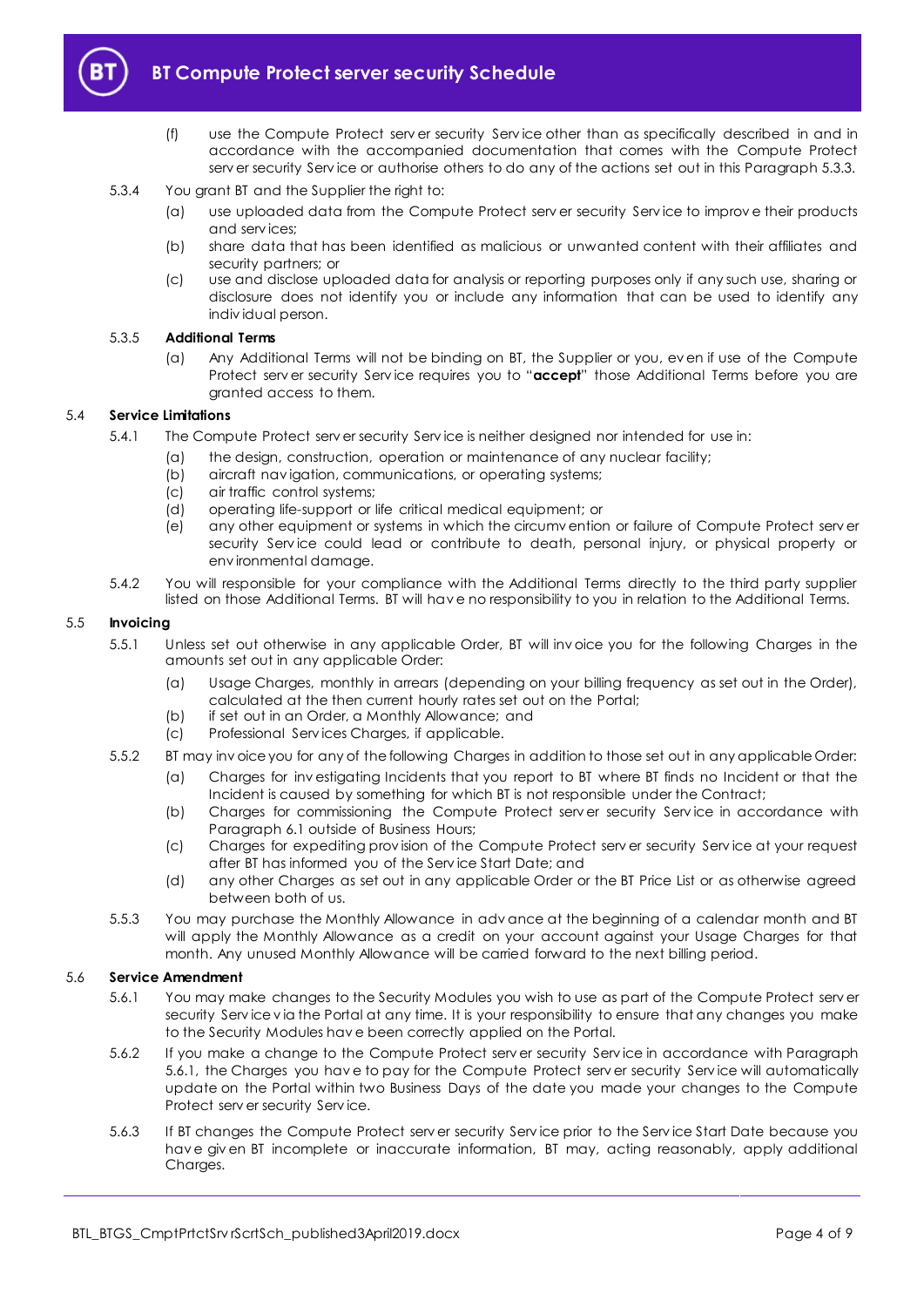

## <span id="page-4-0"></span>**Part B – Service Delivery and Management**

#### <span id="page-4-1"></span>**6 BT's Obligations**

#### <span id="page-4-3"></span>6.1 **Commissioning of the Service**

Before the Serv ice Start Date, BT will:

- 6.1.1 connect the Compute Protect serv er security Serv ice to each Enabling Serv ice; and
- 6.1.2 on the date that BT has completed the activ ities in this Paragraph [6.1,](#page-4-3) confirm to you the Serv ice Start Date.

#### 6.2 **During Operation**

On and from the Serv ice Start Date, BT:

- 6.2.1 will respond and use reasonable endeav ours to remedy an Incident without undue delay if you report an Incident with the Compute Protect serv er security Serv ice or the BT Network;
- 6.2.2 will maintain the Portal and a serv er to prov ide you with online access to performance reports;
- 6.2.3 may carry out Maintenance from time to time and will use reasonable endeav ours to inform you at least fiv e Business Days before any Planned Maintenance on the BT Network, BT Equipment or the Portal, howev er, BT may inform you with less notice than normal where Maintenance is required in an emergency; and
- 6.2.4 may, in the ev ent of a security breach affecting the Compute Protect serv er security Serv ice, require you to change any or all of your passwords.

#### 6.3 **The End of the Service**

On termination of the Compute Protect serv er security Serv ice by either of us, BT:

- 6.3.1 will prov ide configuration information relating to the Compute Protect serv er security Serv ice prov ided at the Site(s) in a format that BT reasonably specifies;
- 6.3.2 may delete any Content; and
- 6.3.3 will produce a final inv oice for you within a month of the date of termination.

#### <span id="page-4-2"></span>**7 Your Obligations**

#### 7.1 **Service Delivery**

Before the Serv ice Start Date and, where applicable, throughout the prov ision of the Compute Protect serv er security Serv ice, you will:

- 7.1.1 prov ide BT with the names and contact details of the Customer Contact, but BT may also accept instructions from a person who BT reasonably believ es is acting with your authority;
- 7.1.2 prov ide BT with any information reasonably required without undue delay;
- 7.1.3 complete any preparation activ ities that BT may request to enable you to receiv e the Compute Protect serv er security Serv ice promptly and in accordance with any reasonable timescales; and
- 7.1.4 ensure that you hav e registered for access to the Portal and you hold a v alid username and password for the Portal.

#### 7.2 **During Operation**

On and from the Serv ice Start Date, you will:

- 7.2.1 ensure that Users report Incidents to the Customer Contact and not to the Service Desk;
- 7.2.2 comply with any instructions BT giv es you to allow you to access the Compute Protect serv er security Serv ice;
- 7.2.3 ensure that the Customer Contact will take Incident reports from Users and pass these to the Serv ice Desk using the reporting procedures agreed between both of us, and is av ailable for all subsequent Incident management communications;
- 7.2.4 monitor and maintain any Customer Equipment connected to the Compute Protect serv er security Service or used in connection with a Compute Protect serv er security Service;
- 7.2.5 ensure that any Customer Equipment that is connected to the Compute Protect serv er security Serv ice or that you use, directly or indirectly, in relation to the Compute Protect serv er security Serv ice is:
	- (a) connected using the applicable BT Network termination point, unless you hav e BT's permission to connect by another means;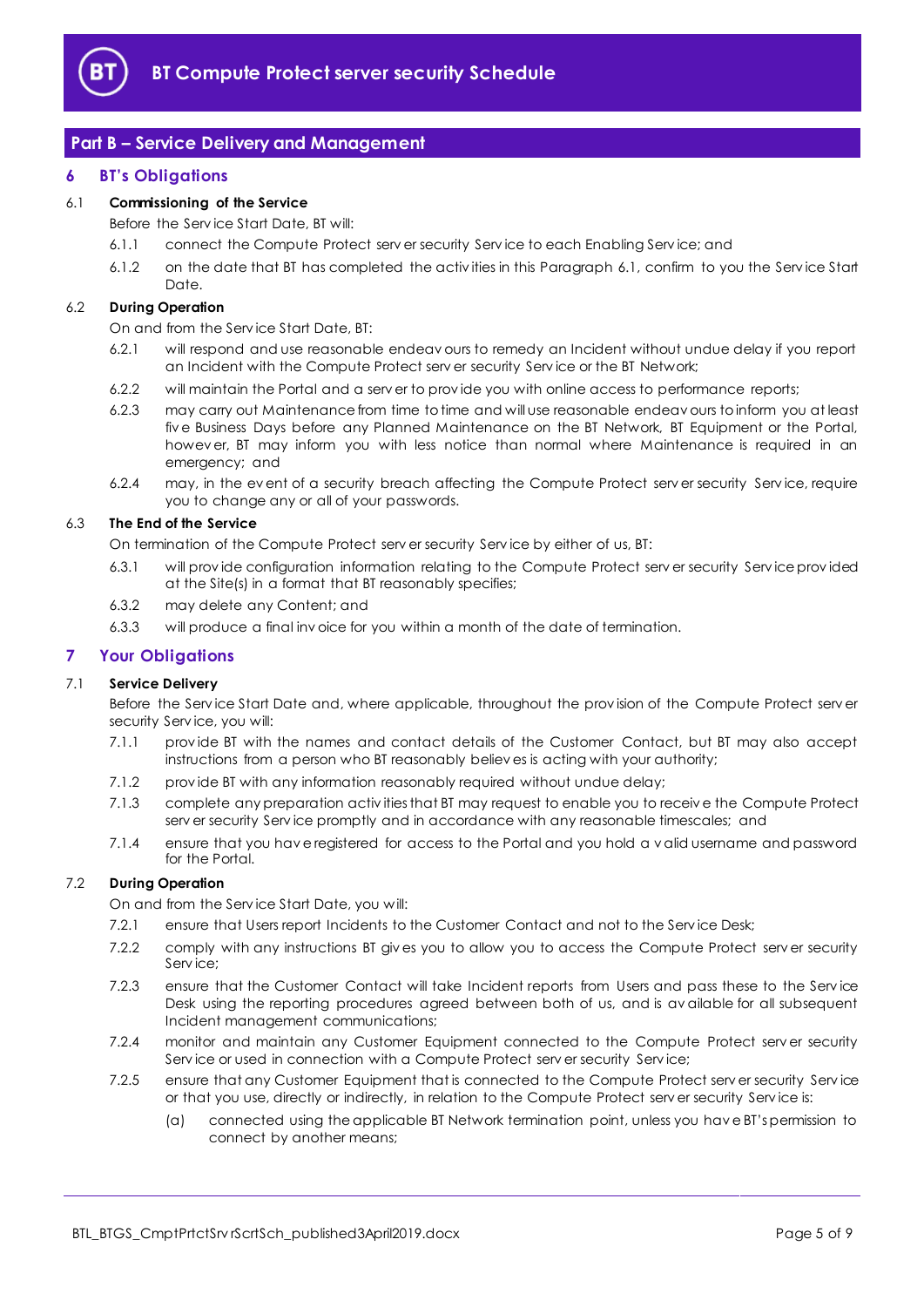

## **BT Compute Protect server security Schedule**

- (b) technically compatible with the Compute Protect serv er security Serv ice and will not harm or damage BT Equipment, the BT Network, the Portal or any of BT's suppliers' or subcontractors' network or equipment; and
- (c) approv ed and used in accordance with relev ant instructions, standards and Applicable Law and any safety and security procedures applicable to the use of that Customer Equipment;
- 7.2.6 immediately disconnect any Customer Equipment, or adv ise BT to do so at your expense, where Customer Equipment does not meet any relev ant instructions, standards or Applicable Law;
- 7.2.7 distribute, manage and maintain access profiles, passwords and other systems administration information relating to the control of Users' access to the Compute Protect serv er security Serv ice;
- 7.2.8 maintain a written list of current Users and prov ide a copy of such list to BT within fiv e Business Days following BT's written request at any time;
- 7.2.9 ensure the security and proper use of all v alid User access profiles, passwords and other systems administration information used in connection with the Compute Protect serv er security Serv ice and:
	- (a) immediately terminate access for any person who is no longer a User;
	- (b) inform BT immediately if a User's ID or password has, or is likely to, become known to an unauthorised person, or is being or may be used in an unauthorised way;
	- (c) take all reasonable steps to prev ent unauthorised access to the Compute Protect serv er security Serv ice;
	- (d) satisfy BT's security checks if a password is lost or forgotten; and
	- (e) change any or all passwords or other systems administration information used in connection with the Compute Protect serv er security Serv ice if BT requests you to do so in order to ensure the security or integrity of the Compute Protect serv er security Serv ice.
- 7.2.10 regularly back up your data and computer systems on a separate media;
- 7.2.11 ensure that the maximum number of Users will not exceed the permitted number of User identities as set out in any applicable Order; and
- 7.2.12 not allow any User specific subscription to be used by more than one indiv idual User unless it has been reassigned in its entirety to another indiv idual User, in which case you will ensure the prior User will no longer hav e any right to access or use the Compute Protect serv er security Serv ice.

#### <span id="page-5-0"></span>**8 Notification of Incidents**

Where you become aware of an Incident:

- 8.1 the Customer Contact will report it to the Service Desk:
- 8.2 BT will giv e you a Ticket;
- 8.3 BT will inform you when it believ es the Incident is cleared and will close the Ticket when:
	- 8.3.1 you confirm that the Incident is cleared within 24 hours after having been informed; or
		- 8.3.2 BT has attempted unsuccessfully to contact you, in the way agreed between both of us in relation to the Incident, and you hav e not responded within 24 hours following BT's attempt to contact you.
- 8.4 If you confirm that the Incident is not cleared within 24 hours after having been informed, the Ticket will remain open, and BT will continue to work to resolv e the Incident.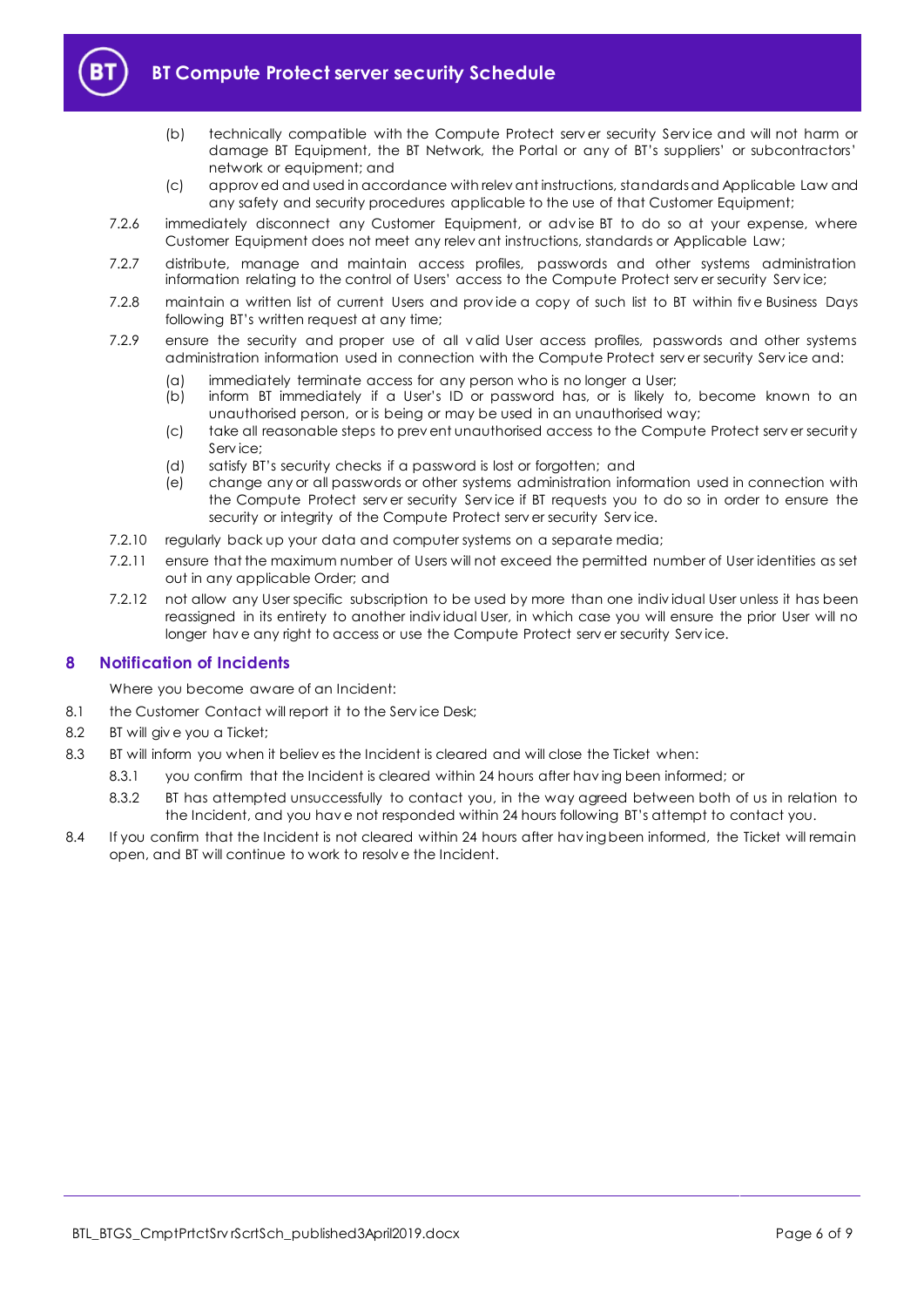

## <span id="page-6-0"></span>**Part C – Service Levels**

#### <span id="page-6-1"></span>**9 Service Levels**

There are no Serv ice Lev els for this Compute Protect serv er security Serv ice.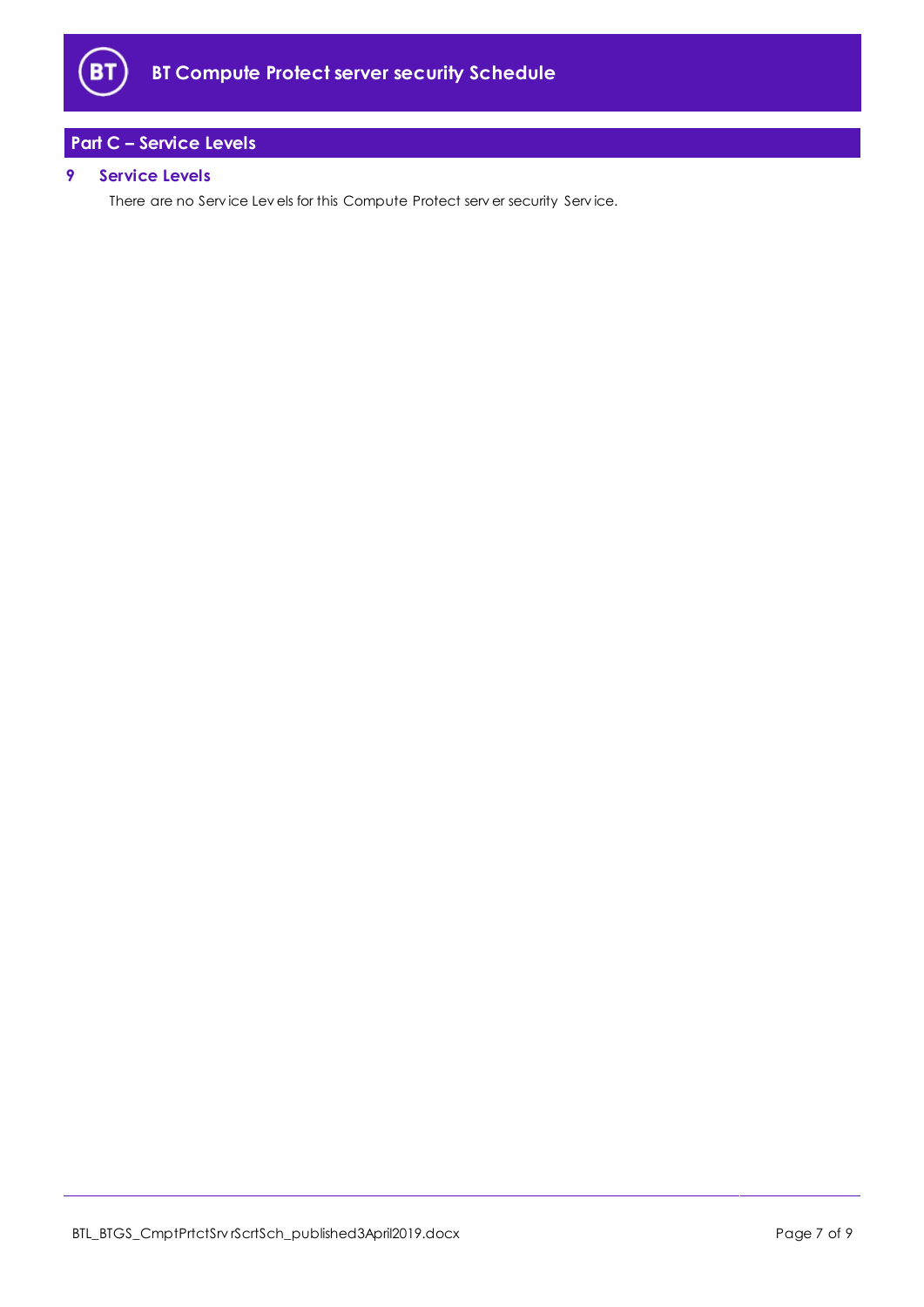

## <span id="page-7-0"></span>**Part D – Defined Terms**

#### <span id="page-7-1"></span>**10 Defined Terms**

In addition to the defined terms in the General Terms, capitalised terms in this Schedule will hav e the below meanings (and in the case of conflict between these defined terms and the defined terms in the General Terms, these defined terms will take precedence for the purposes of this Schedule). BT has repeated some definitions in this Schedule that are already defined in the General Terms. This is to make it easier for you to find the definitions when reading this Schedule.

"**Additional Terms**" means any shrink-wrap, click-wrap, or other terms and conditions or agreements which you may need to accept when you install any third party software necessary for the functioning of the Compute Protect serv er security Serv ice or any of the Software Modules.

"**BT Cloud Environment Service**" means a BT-branded serv ice or product through which BT offers or markets to its customers a BT cloud env ironment for their own business use.

"**BT Price List**" means the document containing a list of BT's charges and terms that may be accessed at: [www.bt.com/pricing](http://www.bt.com/pricing) (or any other online address that BT may adv ise you).

"**Business Hours**" means between the hours of 0800 and 1700 in a Business Day.

"**Compute Management System**" or "**CMS**" means the online portal and the automation / orchestration system that manages and driv es the Compute Protect serv er security Serv ice.

"**Compute Protect server security Service**" has the meaning giv en in Paragraph [1.](#page-1-3)

"**Content**" means applications, data, information (including emails), v ideo, graphics, sound, music, photographs, software or any other material.

"**Customer Contact**" means any indiv iduals authorised to act on your behalf for Compute Protect serv er security Serv ice management matters.

"**Customer Equipment**" means any equipment including any Purchased Equipment and any software, other than BT Equipment, used by you in connection with a Compute Protect serv er security Serv ice.

"**Deep Packet Inspection**" means a form of computer network packet filtering that examines the data part of a Packet as it passes an inspection point, searching for security issues such as protocol non-compliance, v iruses, spam and, intrusions.

"**Enabling Service**" has the meaning giv en in Paragrap[h 4.1.](#page-1-7)

"**General Terms**" means the general terms that this Schedule is attached to, or where not attached to this Schedule, can be found at [www.bt.com/terms,](http://www.bt.com/terms) and form part of the Contract.

"**Incident**" means an unplanned interruption to, or a reduction in the quality of, the Compute Protect serv er security Serv ice or particular element of the Compute Protect serv er security Serv ice.

"**Internet**" means a global system of interconnected networks that use a standard Internet Protocol to link dev ices worldwide.

"**Internet Protocol**" or "**IP**" means a communications protocol for dev ices connected to the Internet that specifies the format for addresses and units of transmitted data.

"**IP Address**" means a unique number on the Internet of a network card or controller that identifies a dev ice and is v isible by all other dev ices on the Internet.

"**Monthly Allowance**" means an upfront payment for the use of the Compute Protect serv er security Serv ice on a specified number of Virtual Machines and for a certain number of hours in any giv en calendar month.

"**Notice to Amend**" has the meaning giv en in Paragraph [5.1.3.](#page-2-5)

"**Packet**" means the unit of data that is routed between an origin and a destination on the Internet or any other packet-switched network.

"**Planned Maintenance**" means any Maintenance BT has planned to do in adv ance.

"**Portal**" means the Compute Management System and the graphical user interfaces of the other BT serv ices made av ailable v ia the Compute Management System.

"**Professional Services**" means those serv ices prov ided by BT which are labour related serv ices.

"**Security Modules**" has the meaning giv en in Paragraph [2.1.](#page-1-8)

"**Service Desk**" means the helpdesk that you are able to contact to submit serv ice requests, report Incidents and ask questions about the Compute Protect serv er security Serv ice.

"**Service Management Boundary**" has the meaning giv en in Paragraph [3.1.](#page-1-9)

"**Site**" means a location at which the Compute Protect serv er security Serv ice is prov ided.

"**Standard Service Components**" has the meaning giv en in Paragraph [2.](#page-1-4)

"**Stateful Firewall**" means a firewall that keeps track of the state of network connections trav elling across it. It allows you to restrict access to the VM only to the necessary ports, protocols and IP Addresses for the correct functioning of the serv er and application, reducing the risk of unauthorised access.

"**Supplier**"means Trend Micro (UK) Limited, with company number 03698292 hav ing its principal place of business at Podium Lev el, 2 Kingdom Street, London, W2 6BD.